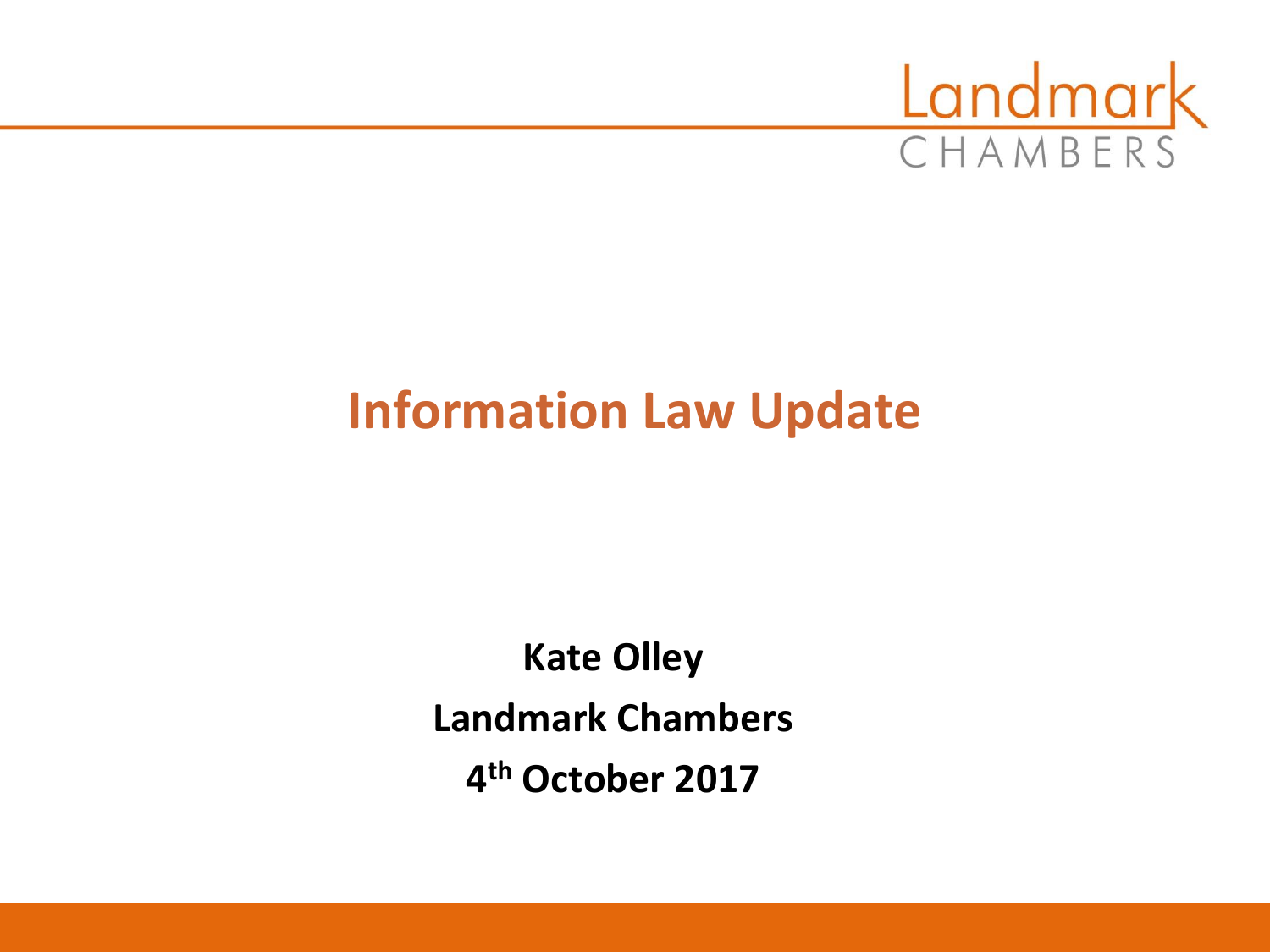#### **Overview**

• New Data Protection Act 2018

• Freedom of Information

• Environmental Information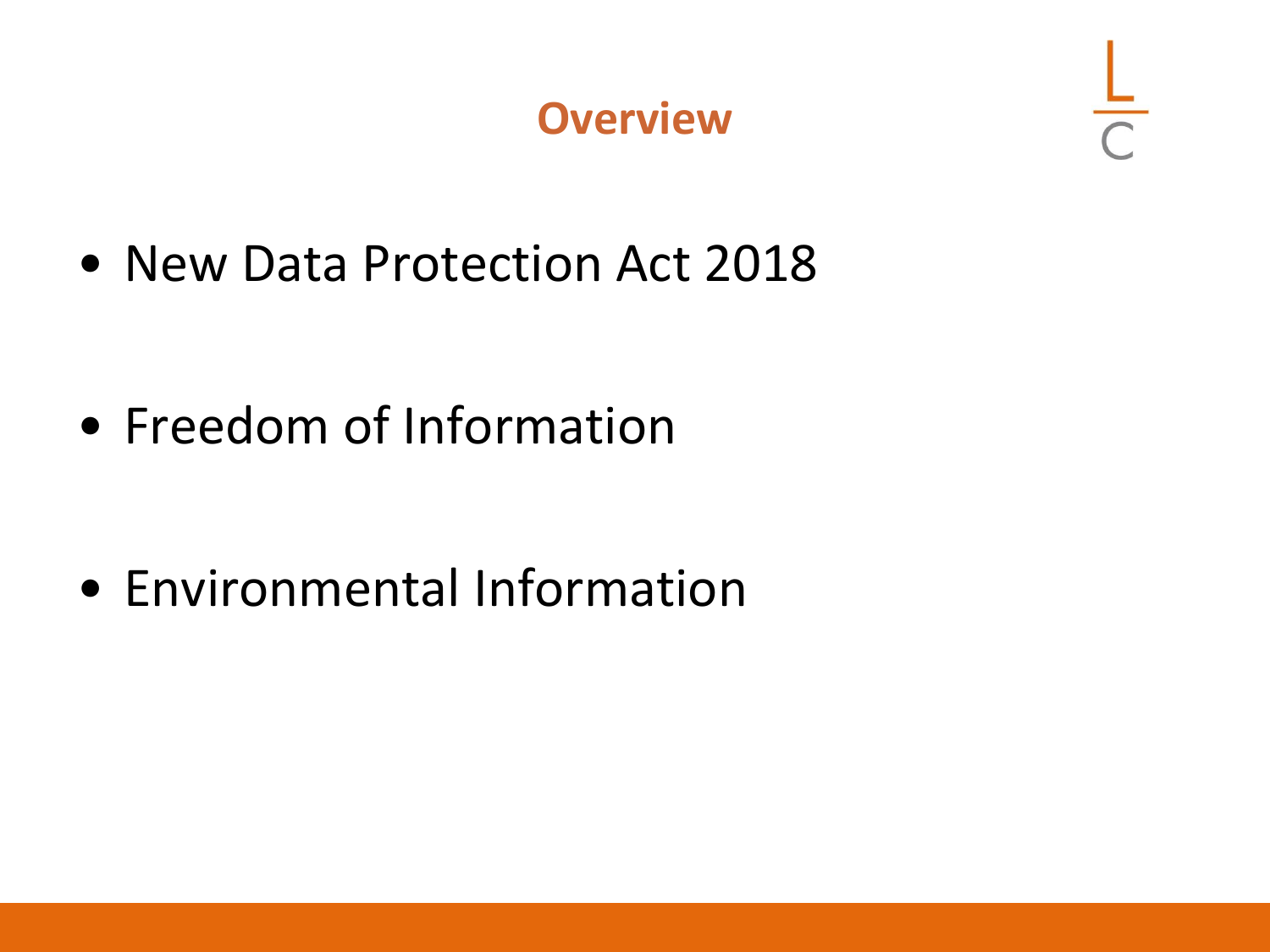## **Data Protection Bill (1)**

- Data Protection Bill: published and put before Parliament 14<sup>th</sup> September (second reading will be 10<sup>th</sup> October)
- Implementation of: General Data Protection Directive 2016/679 (GDPR)
- Brexit-proofing
- 7 parts
- Parts 1 and 2- definitions and general processing
- Parts 3 and 4- data processing in the context of law enforcement and the intelligence services
- Part 5- the ICO
- Part 6- enforcement
- Part 7- offences, additional data subject rights, territorial application of the UK's legislation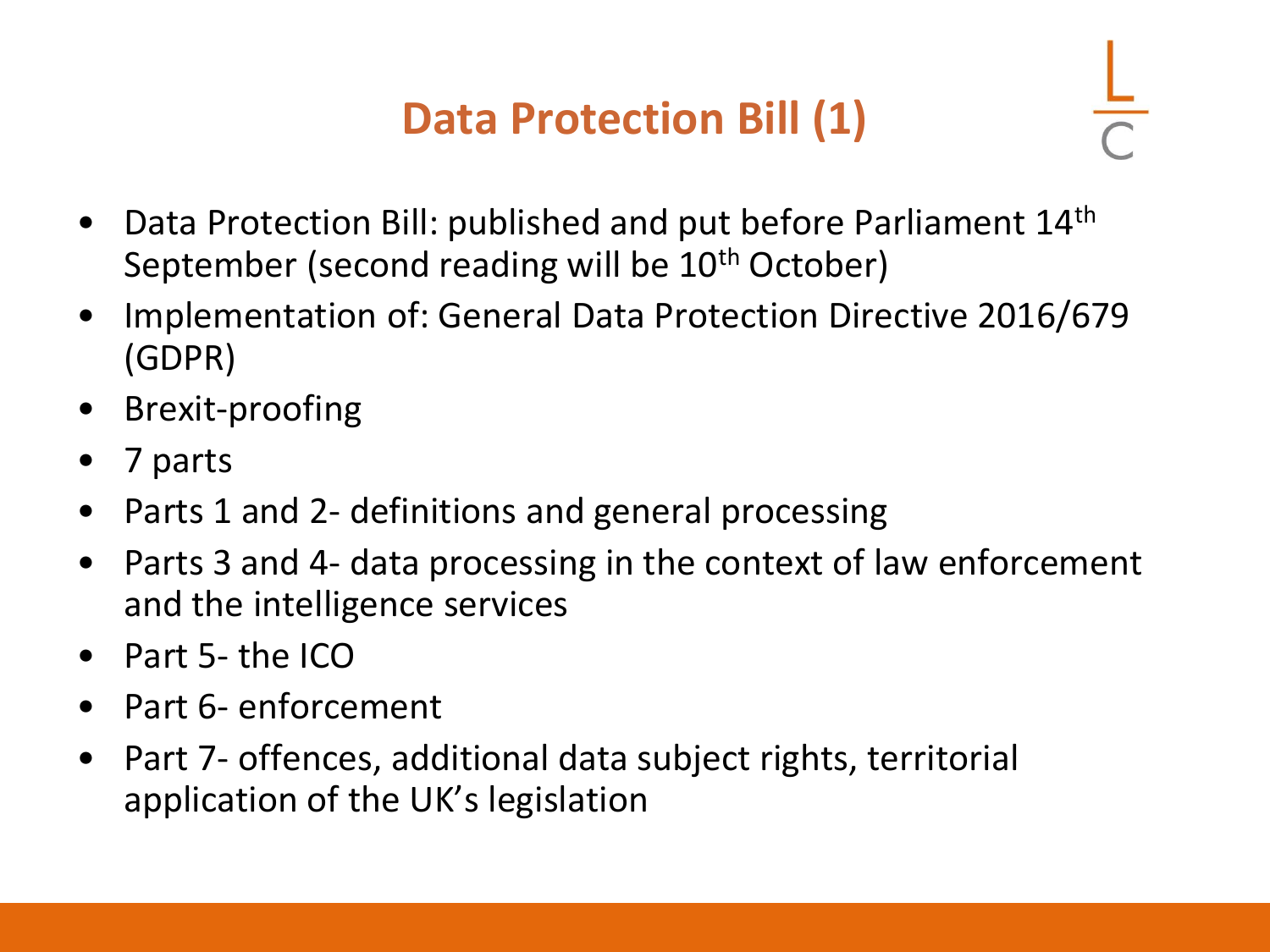### **Data Protection Bill (2)**

- 18 Schedules
- Schedule 1- the conditions for processing 'special category' personal data ('sensitive personal data' within Data Protection Act 1998) and criminal conviction information
- Schedules 2-4- exemptions from the GDPR rights and duties
- Schedule 6- Brexit proofing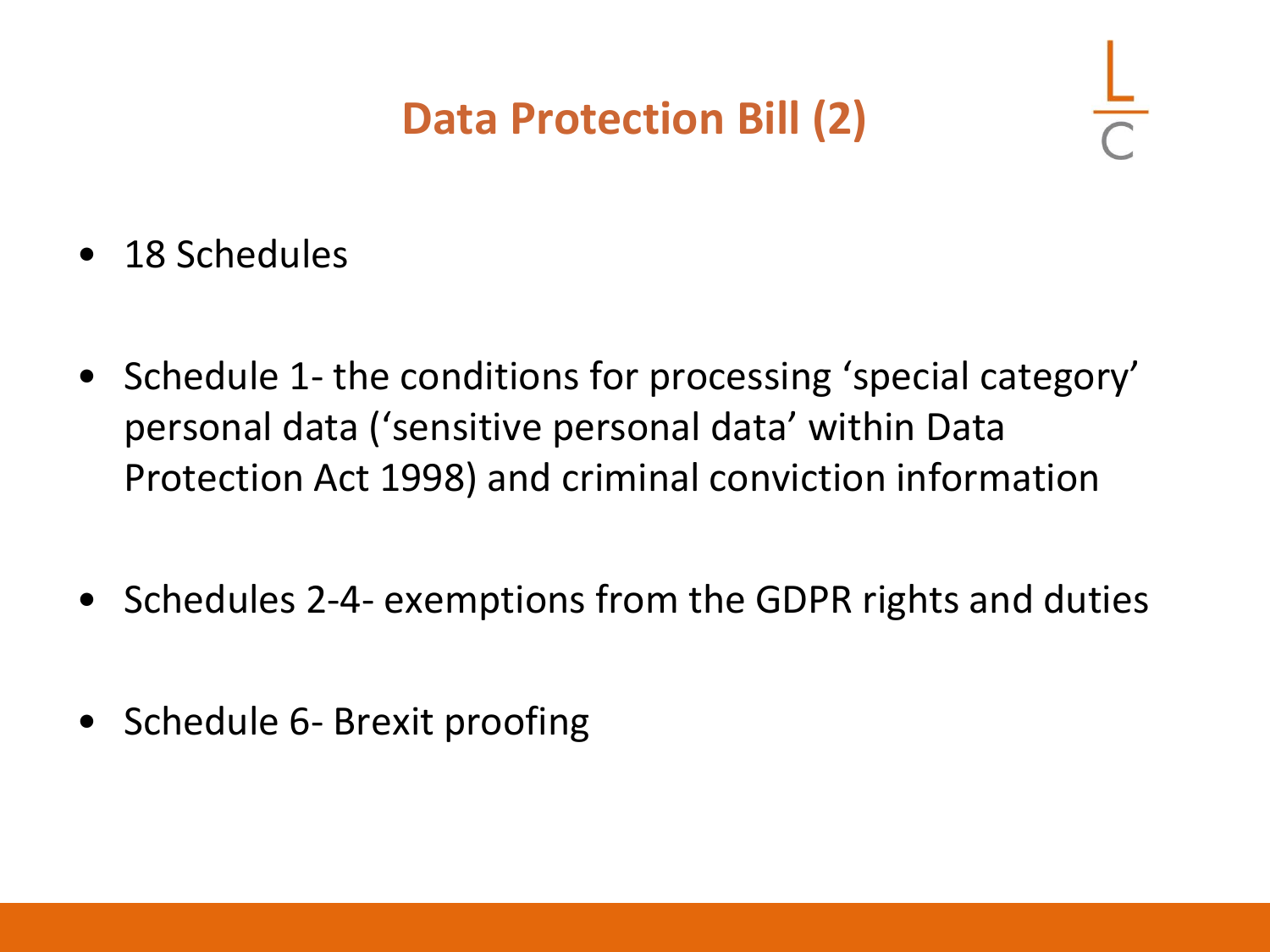## **Data Protection Bill (3)**

- Defines 'public authority'
- Clause 6- public authority for GDPR purposes if a public authority for FOIA purposes (or designated one by Secretary of State through regulations)
- FOIA treats publicly-owned companies as public authorities- carry through to data protection
- Exemptions largely familiar- important additional test going beyond current s35 DPA 1998
- Necessity to consider the extent to which the application of the relevant GDPR principle "would prevent the data controller from making the disclosure that they need to make for the purposes of legal proceedings or protecting their legal position".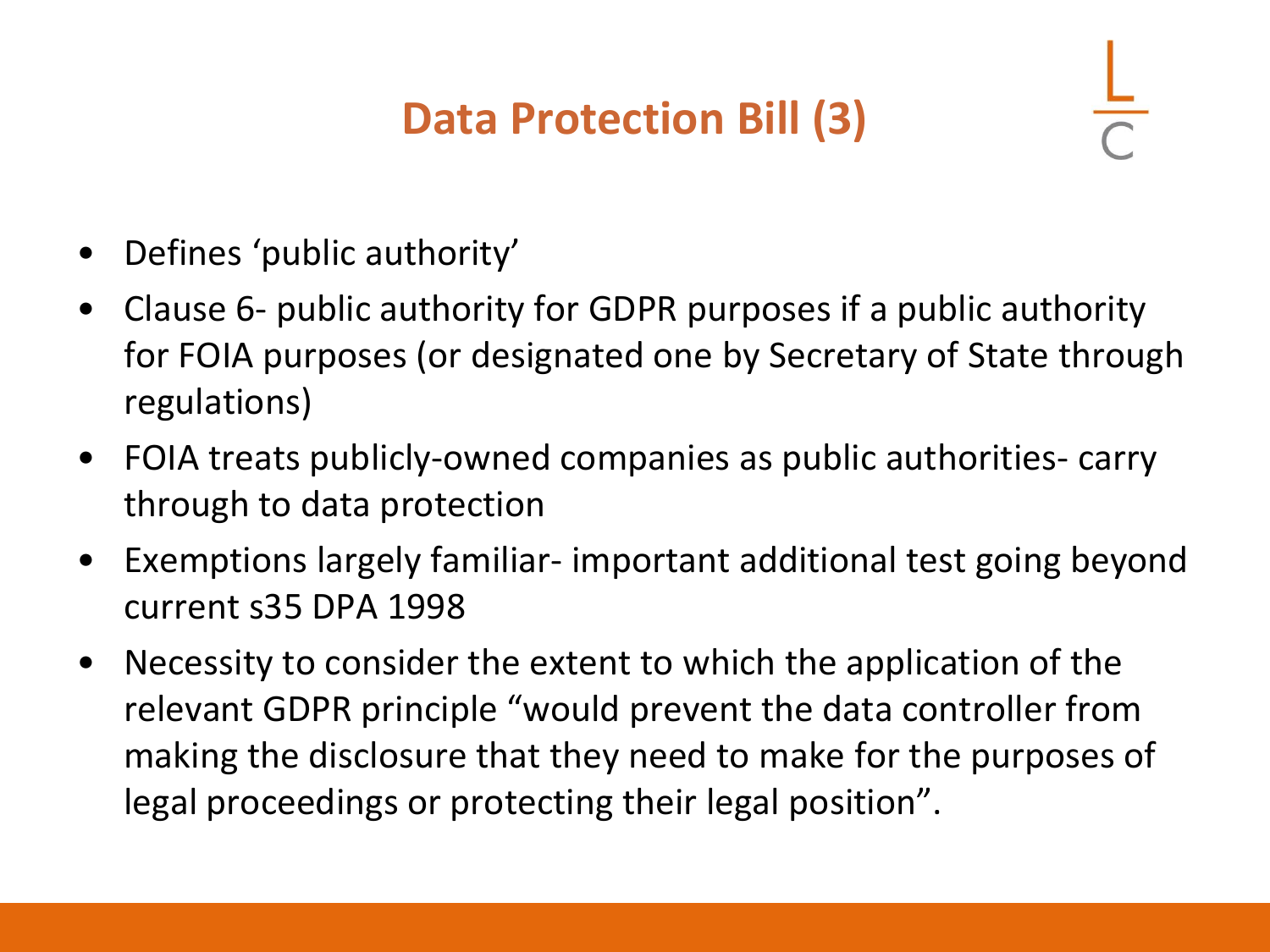### **Freedom of Information:** *Savic*

- *Savic v Information Commissioner & Attorney General's Office & Cabinet Office* [2016] UKUT 534 (AAC) and *Savic 2* UKUT 535
- FOIA appeals re UK's military activity in Kosovo and Serbia in 1999
- *Savic 1* request for the Attorney General's legal advice provided at the time (engaging s35(1)(c) exemption)
- *Savic 2-* request to Cabinet Office for all records of the decision to commence military action, including any Cabinet minutes and inter-Departmental correspondence
- = NCND response
- Re: Cabinet minutes (s35(3)), any possible involvement of the security bodies (s23(5)), general reliance on s27(1)
- Applicant solicitor in *Kontic v MoD* (aerial bombardment by the UK)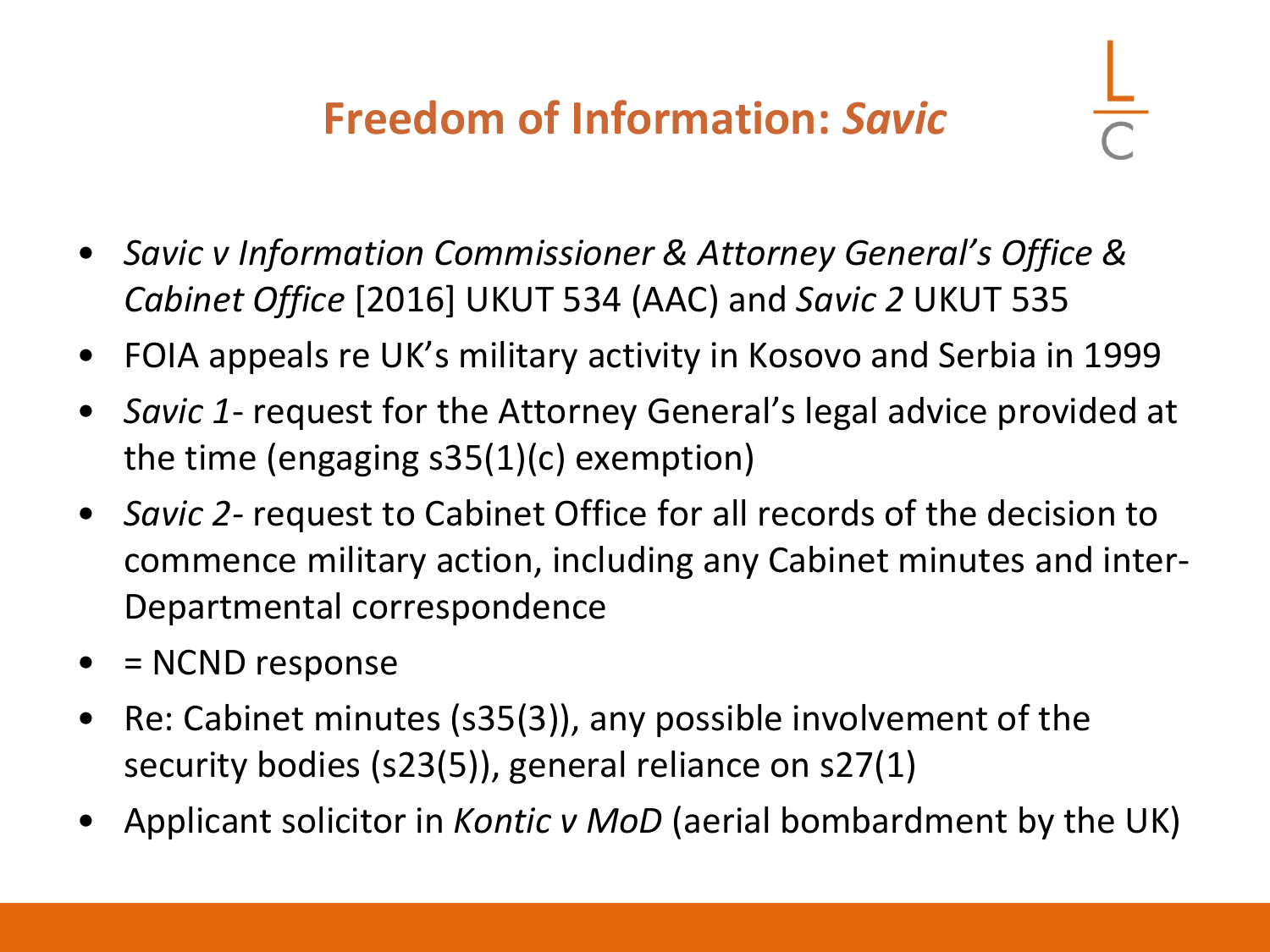## *Savic* **(contd)**

- *Savic 1-* obvious link between the public interests underlying the s35(1)(c) exemption and for advice of the law officers, and in s42.
- FOIA had made both exemptions qualified- a departure from the absolutist approach of the common law to the protection of LPP.
- There is no right to withhold privileged information, but longstanding case law has identified powerful public interest factors served by the exemptions.
- When does the balance likely favour non-disclosure? [35]
- Additional factor of the advice of the law officers [37]
- Fact sensitivity
- Impact of the passage of time [52]
- Was the military action purely historical?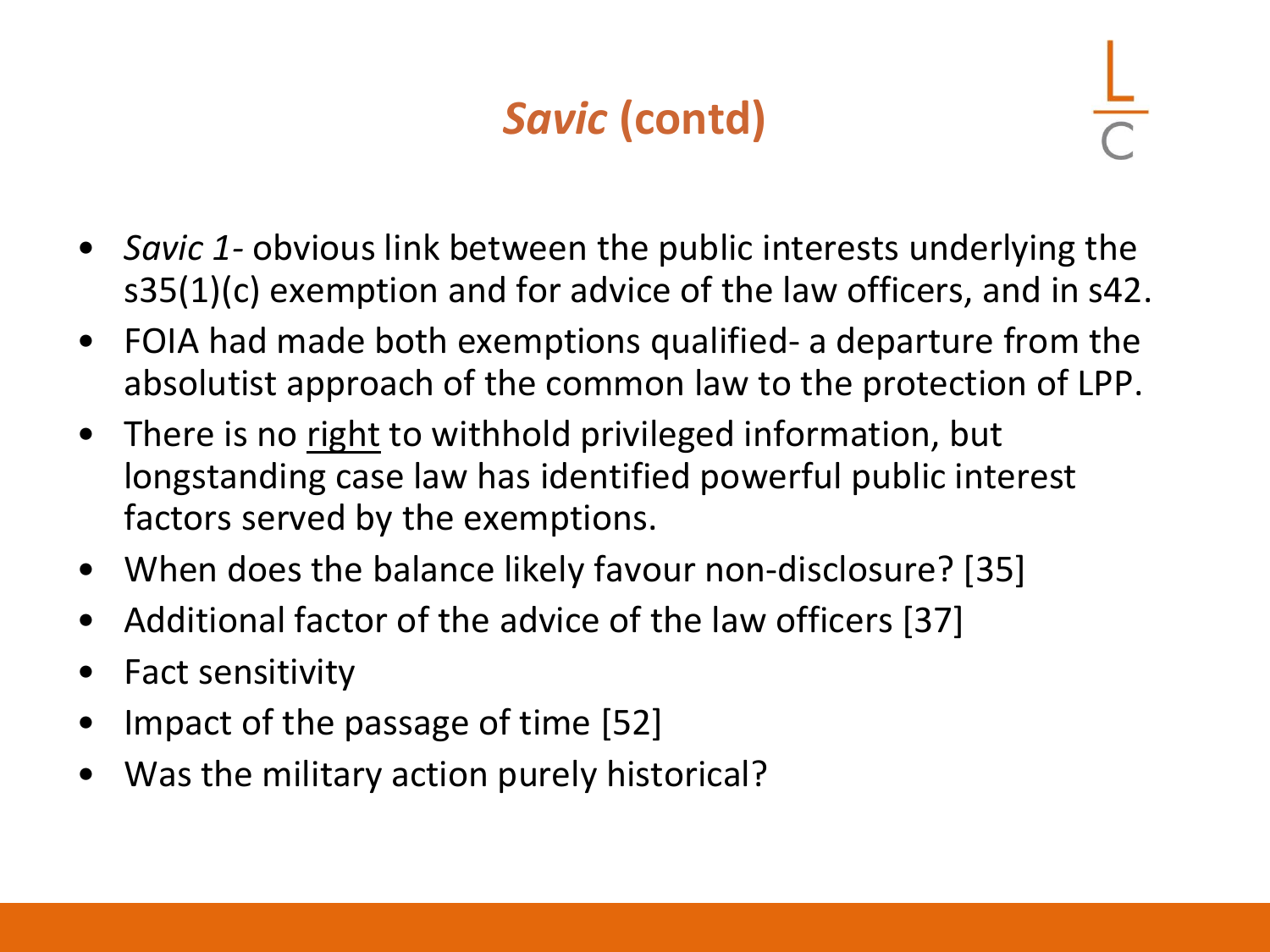### *Savic 2*

- Application of the NCND provisions
- Use of the closed procedure
- Nature of the public interest balancing process in a NCND response [61-62]
- Cabinet Office's position [73-77]
- Prejudice to international relations [112], [116], [127]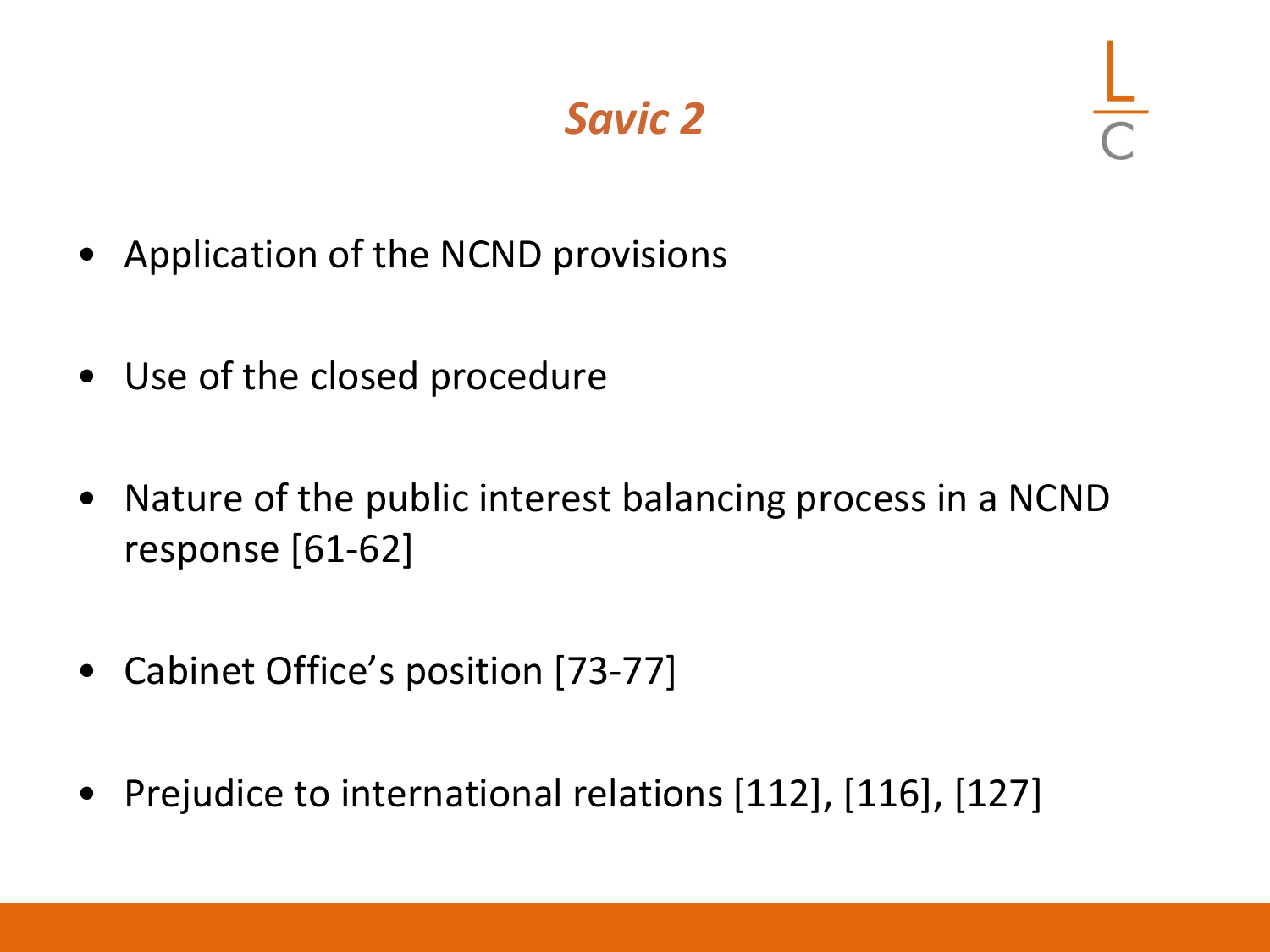### **Costs Limitation**

- *Metropolitan Police v Information Commissioner & Mackenzie* [2014] UKUT 479 (AAC)
- s12 cost limit [42]
- Breadth of the request (requestor has control)
- Record-keeping practices of the public authority (requestor has no control)
- What is required: a reasonable and realistic estimate of the costs of complying with the request; not what the costs ought to be
- *Cruelty Free International v Information Commissioner* [2017] UKUT 318 (AAC)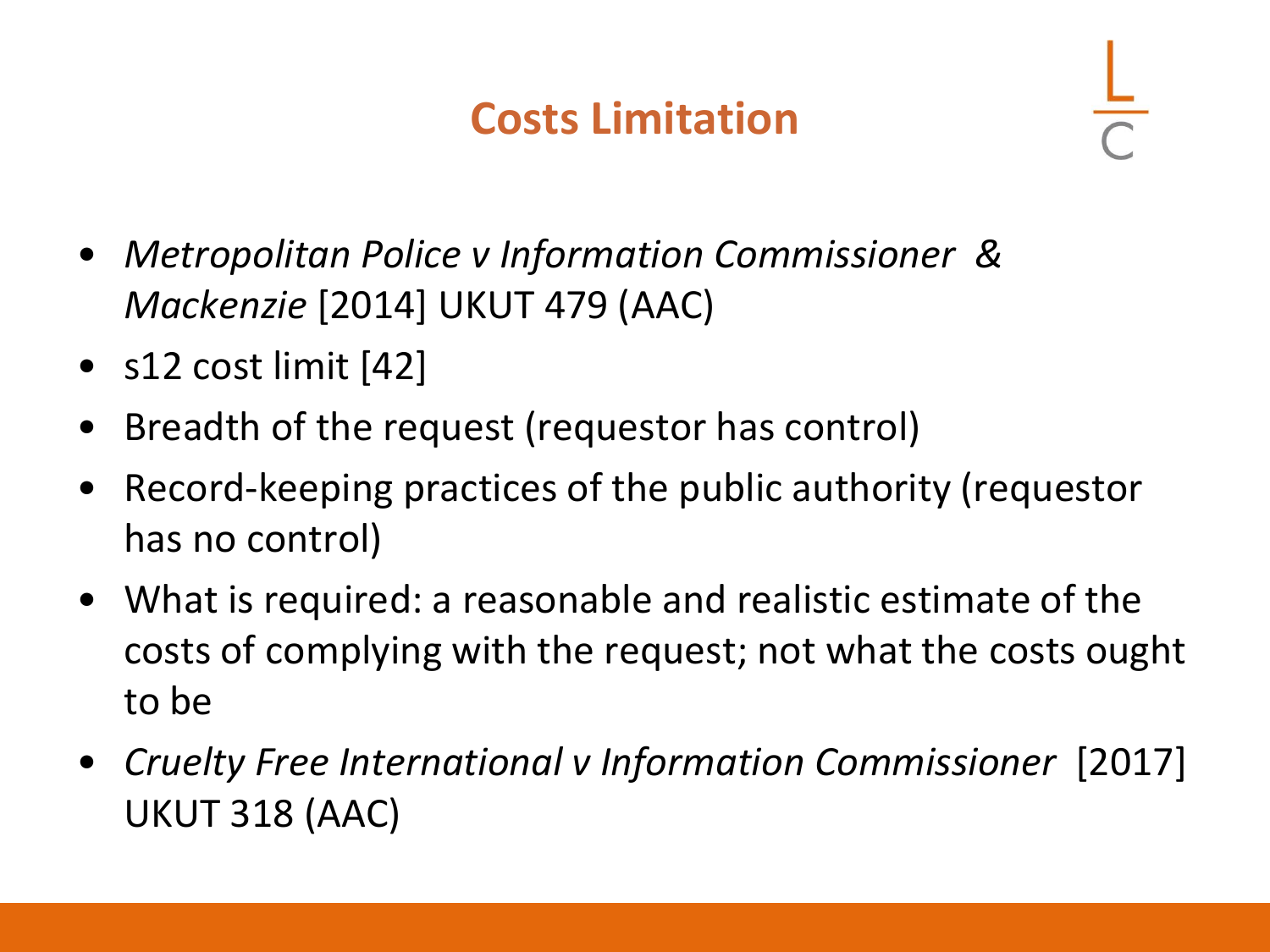## *Department of Health v Information Commissioner and Lewis*

- [2017] EWCA Civ 374
- Andrew Lansley's Ministerial diary
- Qualified exemption engaged
- No presumption in favour of disclosure
- Where the public interests balance evenly? [46]
- Need for requestor or ICO to spell out in detail the benefits of disclosure?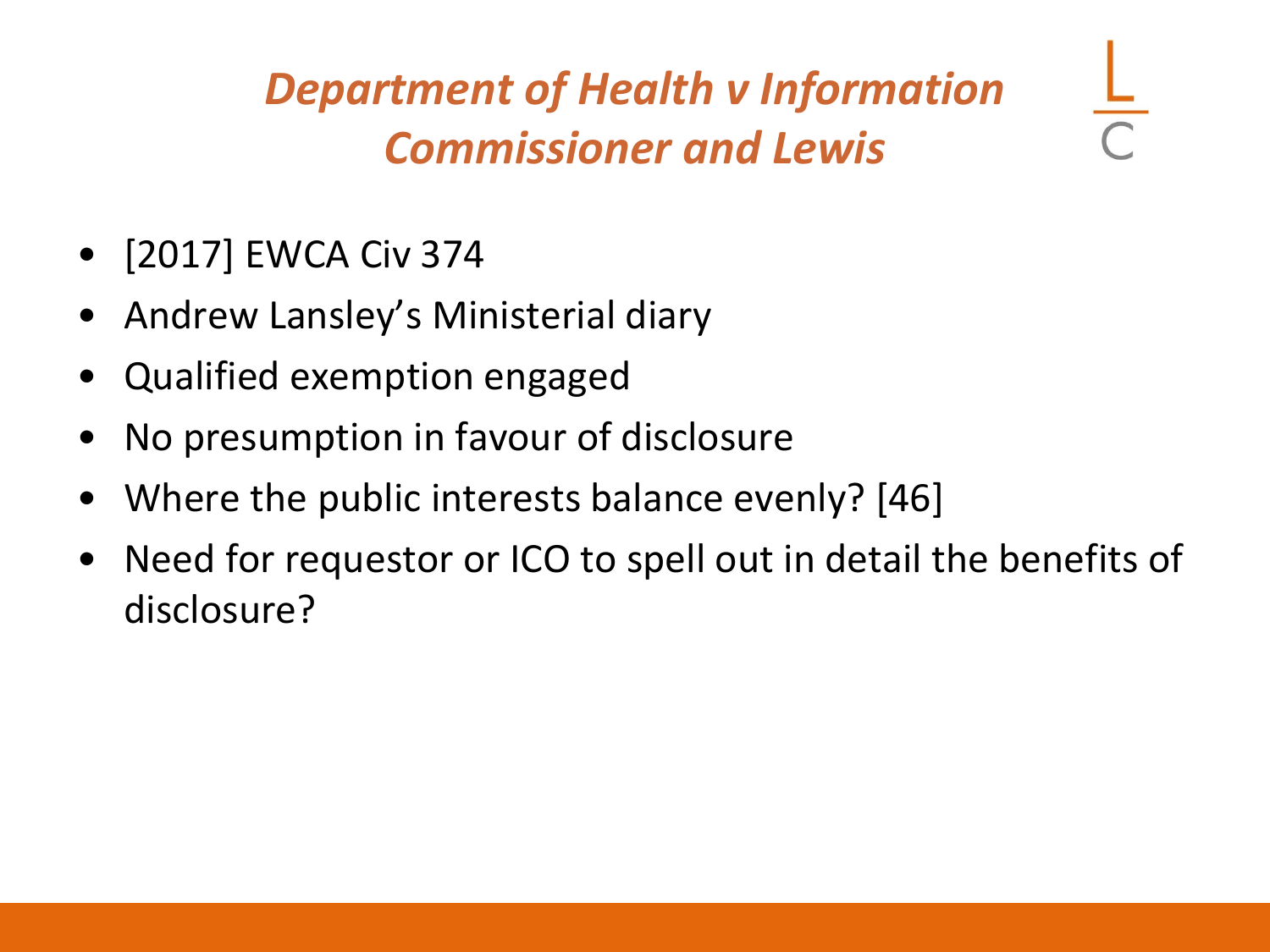### **Environmental information**

- Reg 2(1)(c) EIR **information on a measure likely to affect the environment**
- *DECC v IC and Henney* [2015] UKUT 0671 (AAC); *BEIS v IC and Henney* [2017] EWCA Civ 844
- Which access regime applies
- (2013 request- copy of Project Assessment Review- of data and communications component of Govt's Smart Meter Programme)
- One of SMP aims- reduce CO2 emissions = a measure affecting the environment
- Compare PAR- the data and communications component itself
- Whether and in what circumstances permissible to look to the effects of a measure beyond that with which the information is most directly concerned, to bring it within the Reg 2(1) definition
- UT- permissible to have regard to the 'bigger picture' in considering whether the information at issue was 'information on' some broader measure that affects the environment, provided that there was a 'sufficient connection' between the information and the wider measure
- Does that allow the context of the information to become its subject? (BEIS argument)
- CA: information can be 'on' more than one measure; the definition does not require that the measure that it is primarily 'on' be the one with the environmental effects, nor that the information is directly or immediately concerned with that measure